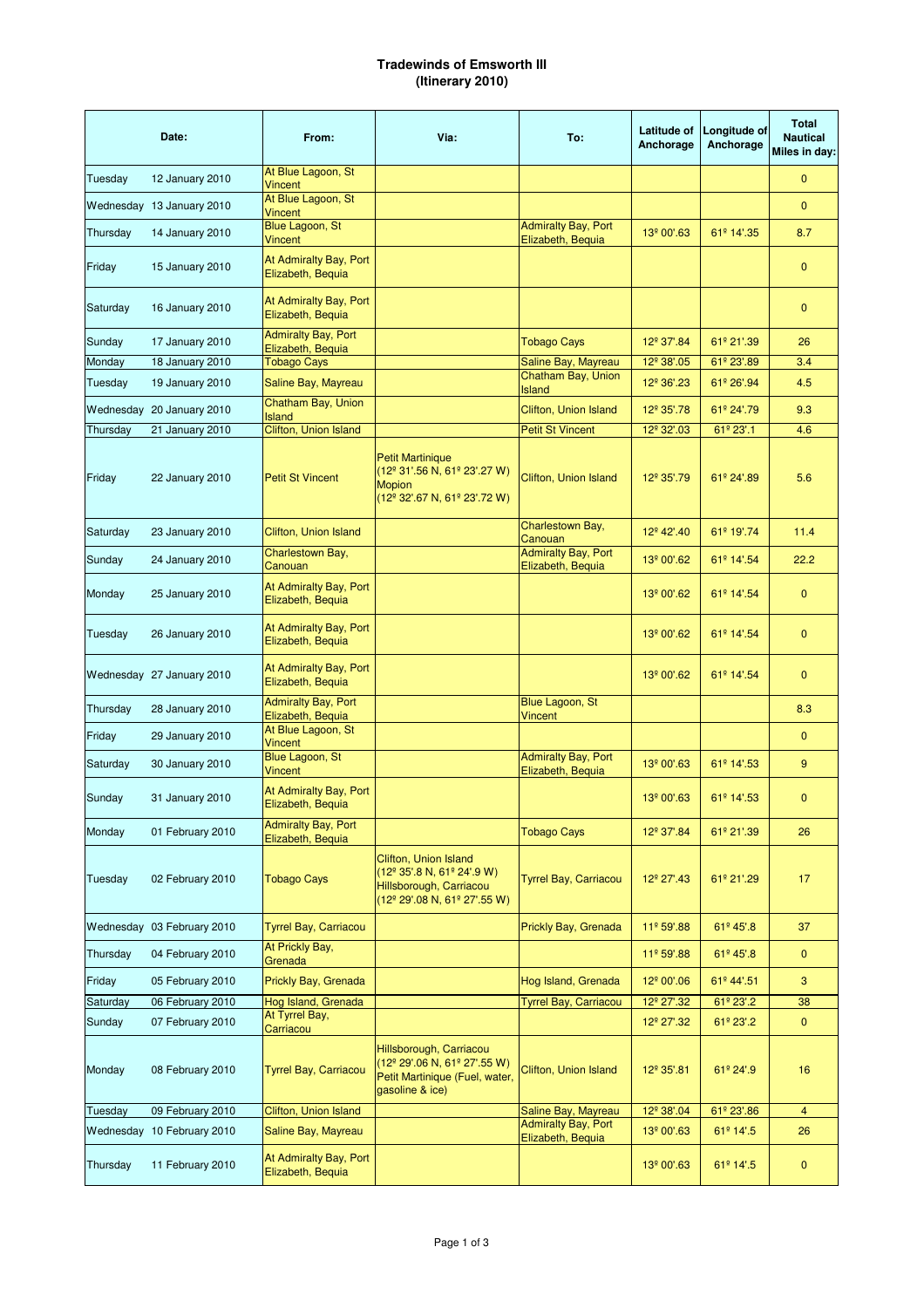## **Tradewinds of Emsworth III (Itinerary 2010)**

| Friday   | 12 February 2010           | At Admiralty Bay, Port<br>Elizabeth, Bequia                   |                                                                                                                                                                                                                                                                                             |                                                 | 13º 00'.63             | 61º 14'.5              | $\mathbf{0}$    |
|----------|----------------------------|---------------------------------------------------------------|---------------------------------------------------------------------------------------------------------------------------------------------------------------------------------------------------------------------------------------------------------------------------------------------|-------------------------------------------------|------------------------|------------------------|-----------------|
| Saturday | 13 February 2010           | At Admiralty Bay, Port<br>Elizabeth, Bequia                   |                                                                                                                                                                                                                                                                                             |                                                 | 13º 00'.63             | 61º 14'.5              | $\mathbf{0}$    |
| Sunday   | 14 February 2010           | <b>Admiralty Bay, Port</b><br>Elizabeth, Bequia               |                                                                                                                                                                                                                                                                                             | Blue Lagoon, St<br>Vincent                      |                        |                        | 9               |
| Monday   | 15 February 2010           | At Blue Lagoon, St<br><b>Vincent</b>                          |                                                                                                                                                                                                                                                                                             |                                                 |                        |                        | $\mathbf{0}$    |
| Tuesday  | 16 February 2010           | Blue Lagoon, St<br><b>Vincent</b>                             |                                                                                                                                                                                                                                                                                             | <b>Admiralty Bay, Port</b><br>Elizabeth, Bequia | 13º 00'.62             | 61º 14'.5              | 8               |
|          | Wednesday 17 February 2010 | At Admiralty Bay, Port<br>Elizabeth, Bequia                   |                                                                                                                                                                                                                                                                                             |                                                 | 13º 00'.62             | 61º 14'.5              | $\mathbf{0}$    |
| Thursday | 18 February 2010           | <b>Admiralty Bay, Port</b><br>Elizabeth, Bequia               |                                                                                                                                                                                                                                                                                             | <b>Tobago Cays</b>                              | 12 <sup>º</sup> 37'.81 | 61º 21'.38             | 26              |
| Friday   | 19 February 2010           | <b>Tobago Cays</b>                                            |                                                                                                                                                                                                                                                                                             | Saline Bay, Mayreau                             | 12 <sup>°</sup> 38'.08 | 61º 23'.85             | $\overline{4}$  |
| Saturday | 20 February 2010           | Saline Bay, Mayreau                                           |                                                                                                                                                                                                                                                                                             | Chatham Bay, Union<br>Island                    | 12 <sup>°</sup> 36'.25 | 61º 26'.97             | 9               |
| Sunday   | 21 February 2010           | Chatham Bay, Union<br><b>Island</b>                           |                                                                                                                                                                                                                                                                                             | Clifton, Union Island                           | 12 <sup>º</sup> 35'.79 | 61º 24'.88             | 9               |
| Monday   | 22 February 2010           | Clifton, Union Island                                         |                                                                                                                                                                                                                                                                                             | <b>Petit St Vincent</b>                         | 12 <sup>°</sup> 32'.05 | 61º 23'.04             | $\overline{5}$  |
| Tuesday  | 23 February 2010           | <b>At Petit St Vincent</b>                                    | <b>Petit Martinique</b>                                                                                                                                                                                                                                                                     |                                                 | 12 <sup>°</sup> 32'.05 | 61º 23'.04             | $\mathbf{0}$    |
|          | Wednesday 24 February 2010 | <b>Petit St Vincent</b>                                       | $(12^{\circ} 31'.56 N, 61^{\circ} 23'.27 W)$<br><b>Mopion</b><br>(12 <sup>°</sup> 32'.67 N, 61 <sup>°</sup> 23'.75 W)<br><b>Tobago Cays</b><br>(12 <sup>°</sup> 37'.83 N, 61 <sup>°</sup> 21'.38 W)<br><b>Windward Bay, Mayreau</b><br>(12 <sup>°</sup> 38'.15 N, 61 <sup>°</sup> 23'.28 W) | Charlestown Bay,<br>Canouan                     | 12º 42'.39             | 61º 19'.71             | 19              |
| Thursday | 25 February 2010           | Charlestown Bay,<br>Canouan                                   |                                                                                                                                                                                                                                                                                             | <b>Admiralty Bay, Port</b><br>Elizabeth, Bequia | 13º 00'.64             | 61º 14'.53             | 19              |
| Friday   | 26 February 2010           | At Admiralty Bay, Port<br>Elizabeth, Bequia                   |                                                                                                                                                                                                                                                                                             |                                                 | 13º 00'.64             | 61º 14'.53             | $\mathbf{0}$    |
| Saturday | 27 February 2010           | At Admiralty Bay, Port<br>Elizabeth, Bequia                   |                                                                                                                                                                                                                                                                                             |                                                 | 13º 00'.64             | 61º 14'.53             | $\mathbf{0}$    |
| Sunday   | 28 February 2010           | <b>Admiralty Bay, Port</b><br>Elizabeth, Bequia               |                                                                                                                                                                                                                                                                                             | Blue Lagoon, St<br><b>Vincent</b>               |                        |                        | 9               |
| Monday   | 01 March 2010              | At Blue Lagoon, St<br><b>Vincent</b>                          |                                                                                                                                                                                                                                                                                             |                                                 |                        |                        | $\mathbf{0}$    |
| Tuesday  | 02 March 2010              | At Blue Lagoon, St<br><b>Vincent</b>                          |                                                                                                                                                                                                                                                                                             |                                                 |                        |                        | $\mathbf{0}$    |
|          | Wednesday 03 March 2010    | Blue Lagoon, St                                               |                                                                                                                                                                                                                                                                                             | <b>Admiralty Bay, Port</b>                      | 13º 00'.64             | 61º 14'.53             | 9               |
| Thursday | 04 March 2010              | <b>Vincent</b><br>At Admiralty Bay, Port<br>Elizabeth, Bequia |                                                                                                                                                                                                                                                                                             | Elizabeth, Bequia                               | 13º 00'.64             | 61º 14'.53             | $\mathbf{0}$    |
| Friday   | 05 March 2010              | <b>Admiralty Bay, Port</b><br>Elizabeth, Bequia               |                                                                                                                                                                                                                                                                                             | Charlestown Bay,<br>Canouan                     | 12º 42'.40             | 61º 19'.7              | 21              |
| Saturday | 06 March 2010              | Charlestown Bay,<br>Canouan                                   | <b>Tobago Cays</b><br>(12 <sup>°</sup> 37'.87 N, 61 <sup>°</sup> 21'.38 W)                                                                                                                                                                                                                  | Saline Bay, Mayreau                             | $12^{\circ} 38'.1$     | 61º 23'.85             | 10 <sub>1</sub> |
| Sunday   | 07 March 2010              | Saline Bay, Mayreau                                           |                                                                                                                                                                                                                                                                                             | Clifton, Union Island                           | 12 <sup>°</sup> 35'.79 | 61º 24'.91             | $\overline{4}$  |
| Monday   | 08 March 2010              | Clifton, Union Island                                         | <b>Petit St Vincent</b><br>(12 <sup>°</sup> 32'.07 N, 61 <sup>°</sup> 23'.05 W)<br><b>Petit Martinique</b><br>(12º 31'.56 N, 61º 23'.27 W)                                                                                                                                                  | Hillsborough,<br>Carriacou                      | 12 <sup>º</sup> 29'.11 | 61º 27'.56             | 12 <sub>2</sub> |
| Tuesday  | 09 March 2010              | Hillsborough,<br>Carriacou                                    |                                                                                                                                                                                                                                                                                             | St George's, Grenada                            | 12 <sup>°</sup> 02'.62 | 61º 45'.37             | 34              |
|          | Wednesday 10 March 2010    | At St George's,<br>Grenada                                    |                                                                                                                                                                                                                                                                                             |                                                 | 12º 02'.62             | 61º 45'.37             | $\mathbf 0$     |
| Thursday | 11 March 2010              | St George's, Greanda                                          |                                                                                                                                                                                                                                                                                             | Prickly Bay, Grenada                            | 12º 00'.12             | 61º 45'.88             | 8               |
| Friday   | 12 March 2010              | Prickly Bay, Grenada                                          | Spice Island Marine (Fit wind<br>generator blades)                                                                                                                                                                                                                                          | Prickly Bay, Grenada                            | 12º 00'.12             | 61º 45'.88             | $\mathbf{1}$    |
| Saturday | 13 March 2010              | Prickly Bay, Grenada                                          | Prickly ay Marina (For water)                                                                                                                                                                                                                                                               | Prickly Bay, Grenada                            | 12º 00'.12             | 61 <sup>º</sup> 45'.88 | $\mathbf{1}$    |
| Sunday   | 14 March 2010              | At Prickly Bay,<br>Grenada                                    |                                                                                                                                                                                                                                                                                             |                                                 | 12º 00'.12             | 61º 45'.88             | $\mathbf{0}$    |
| Monday   | 15 March 2010              | At Prickly Bay,                                               |                                                                                                                                                                                                                                                                                             |                                                 | 12 <sup>º</sup> 00'.12 | 61 <sup>º</sup> 45'.88 | $\mathbf 0$     |
| Tuesday  | 16 March 2010              | Grenada<br>At Prickly Bay,                                    |                                                                                                                                                                                                                                                                                             |                                                 | 12º 00'.12             | 61º 45'.88             | $\mathbf 0$     |
|          | Wednesday 17 March 2010    | Grenada<br>Prickly Bay, Grenada                               | Hog Island                                                                                                                                                                                                                                                                                  | St George's, Grenada                            | 12º 02'.56             | 61º 45'.3              | 11 <sub>1</sub> |
|          |                            |                                                               | (12º 00'.06N, 61º 44'.51W)                                                                                                                                                                                                                                                                  |                                                 |                        |                        |                 |